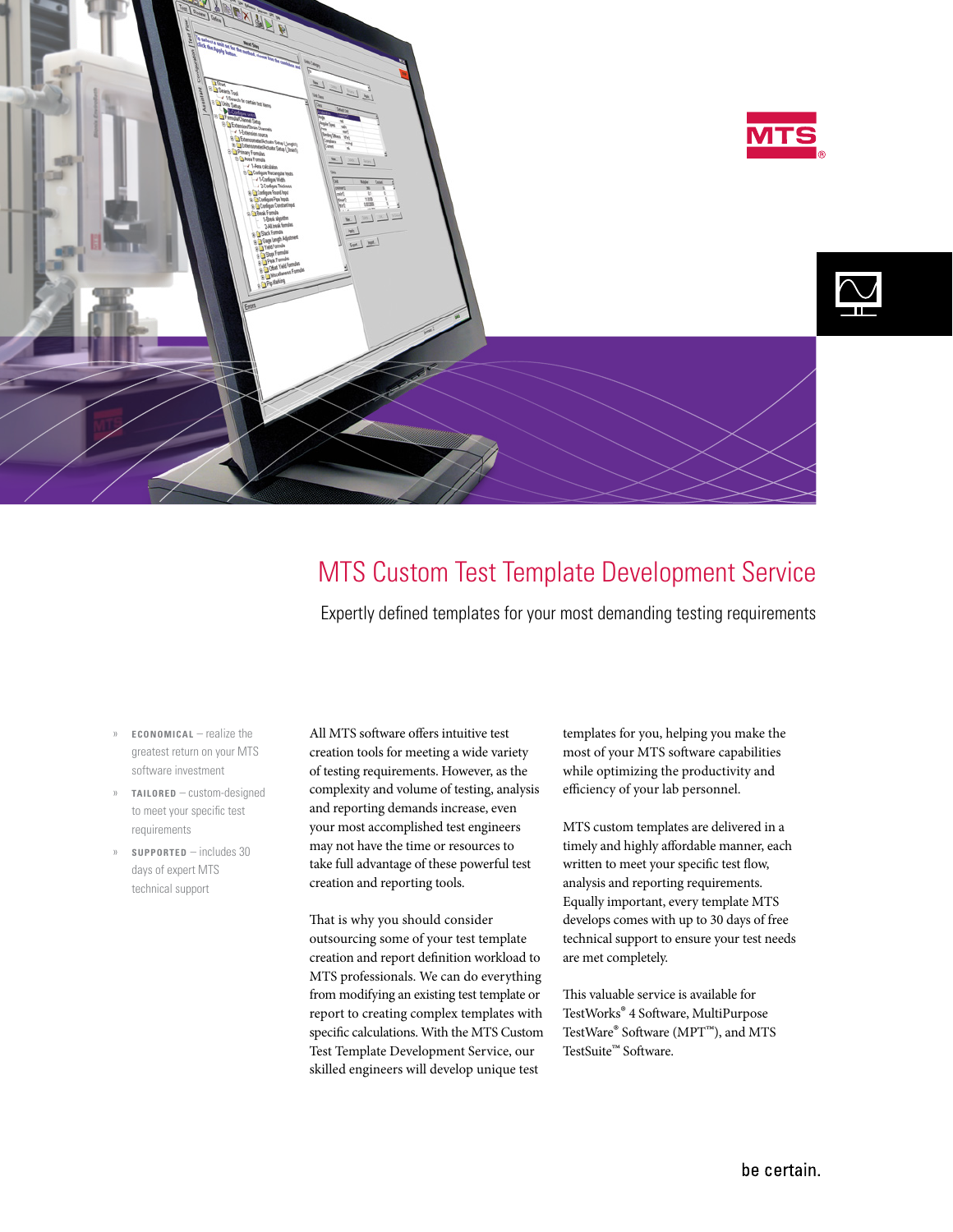## Economical

We possess the expertise and tools required to meet your most challenging custom template development needs, which helps you get the greatest return on investment from your software. This also helps you optimize cost-efficiency by freeing your lab personnel to focus on testing rather than test flow, analysis and report creation.

### **Tailored**

Every MTS custom template is customdesigned to meet your unique test specifications. These templates can also be designed for data archiving to accommodate your particular reporting preferences.

# Supported

We firmly stand behind every custom template we create. Every template includes 30 days of technical support. During this time, you'll have access to MTS technical experts, who will help fine-tune your template to best address your specific requirements.

MTS has been heavily involved in custom test template development for years in virtually every industry. Drawing on this expertise will help you realize affordable and top-quality outcomes. Learn more about the MTS Custom Test Template Development Service today.

MTS Custom Test Template Development Service helps you make the most of your MTS software capabilities while optimizing the productivity and efficiency of your lab personnel

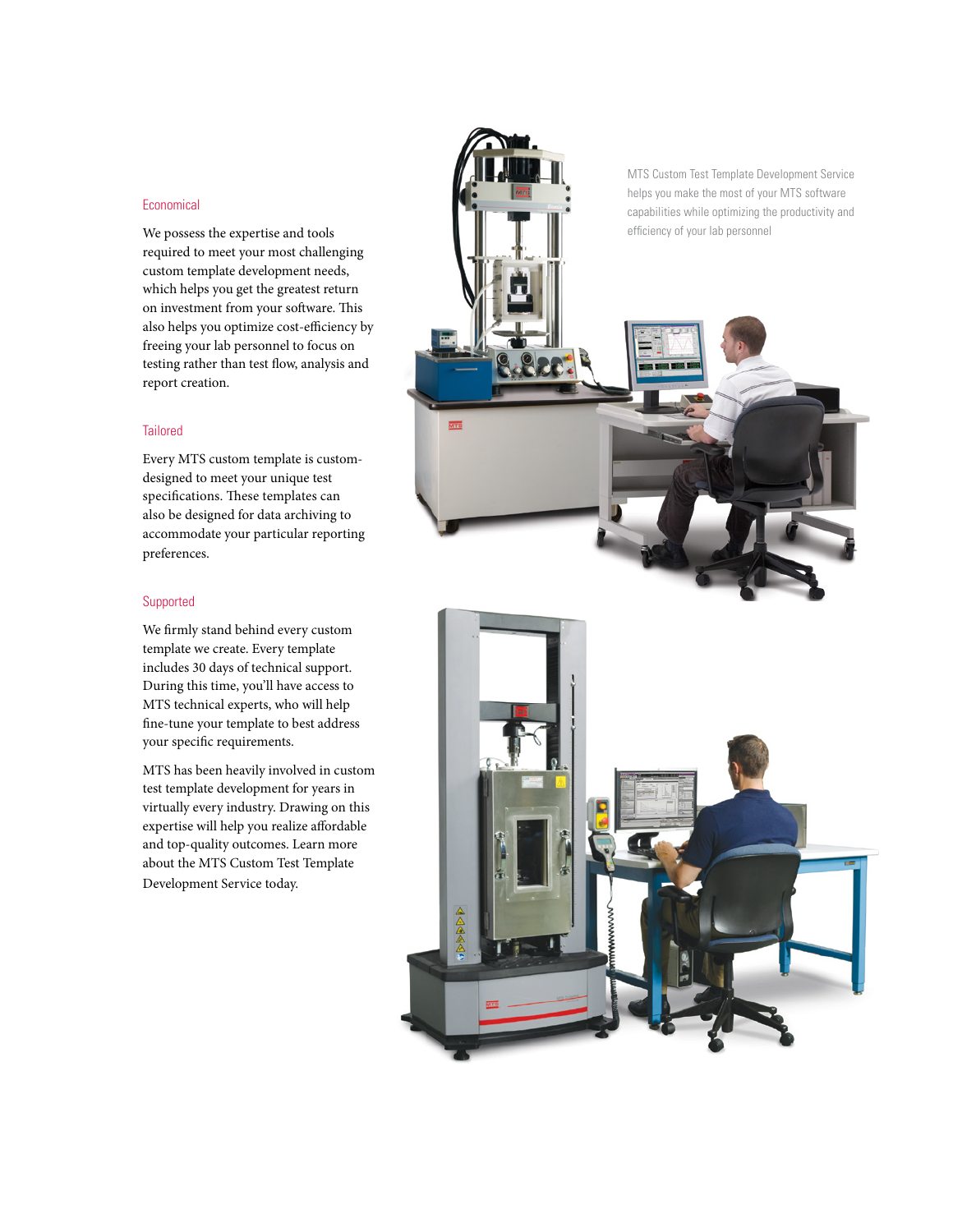| <b>Tier 1 Custom Development (examples)</b> |                                                                                                                                                                                                                                                                                      |
|---------------------------------------------|--------------------------------------------------------------------------------------------------------------------------------------------------------------------------------------------------------------------------------------------------------------------------------------|
| <b>Test Template Creation</b>               | Modify an existing template to add calculations or results<br>Compare the MTS modulus calculation to one from a 3rd party system<br>$\rangle\rangle$<br>Add a specific yield calculation<br>$\rangle$<br>Add a pass / fail result<br>$\rangle$                                       |
| <b>Report Template Creation</b>             | Modify existing report<br>Add results<br>$\rangle$<br>Make minor layout changes<br>$\rangle\rangle$                                                                                                                                                                                  |
| <b>Tier 2 Custom Development (examples)</b> |                                                                                                                                                                                                                                                                                      |
| <b>Test Template Creation</b>               | New template of similar complexity to those in the base packages<br>Convert a simple TestWorks 4 method to TestSuite<br>$\rangle\rangle$<br>Add load frame compliance calculation to a template<br>$\rangle\rangle$<br>Read from digital calipers<br>$\rangle\rangle$                |
| <b>Report Template Creation</b>             | New report of similar complexity to those in the base packages<br>Convert a simple TestWorks 4 report to TestSuite<br>$\rangle$<br>Match a layout from other software<br>$\rangle\rangle$                                                                                            |
| <b>Tier 3 Custom Development (examples)</b> |                                                                                                                                                                                                                                                                                      |
| <b>Test Template Creation</b>               | Template with multiple moves or customer-specific calculations<br>Convert a complex TestWorks 4 method to TestSuite<br>$\rangle\rangle$<br>Make multiple moves to different endpoints<br>$\rangle$<br>Use if/then and while loop logic to control test execution<br>$\rangle\rangle$ |
| <b>Report Template Creation</b>             | Report with customer-specific layout<br>Convert a complex TestWorks 4 method to TestSuite<br>$\rangle\rangle$<br>Include variable-driven formatting<br>$\rangle$<br>Do calculations within the report<br>$\rangle\rangle$                                                            |
| <b>Tier 4 Custom Development (examples)</b> |                                                                                                                                                                                                                                                                                      |
| <b>Test Template Creation</b>               | Template with external dependencies<br>Convert a highly complex TestWorks 4 method to TestSuite<br>$\rangle\rangle$<br>Control a robot or X-Y positioning table<br>$\rangle\rangle$<br>Read from and write to a LIMS database<br>$\rangle\rangle$                                    |
| <b>Report Template Creation</b>             | Highly complex report                                                                                                                                                                                                                                                                |

3